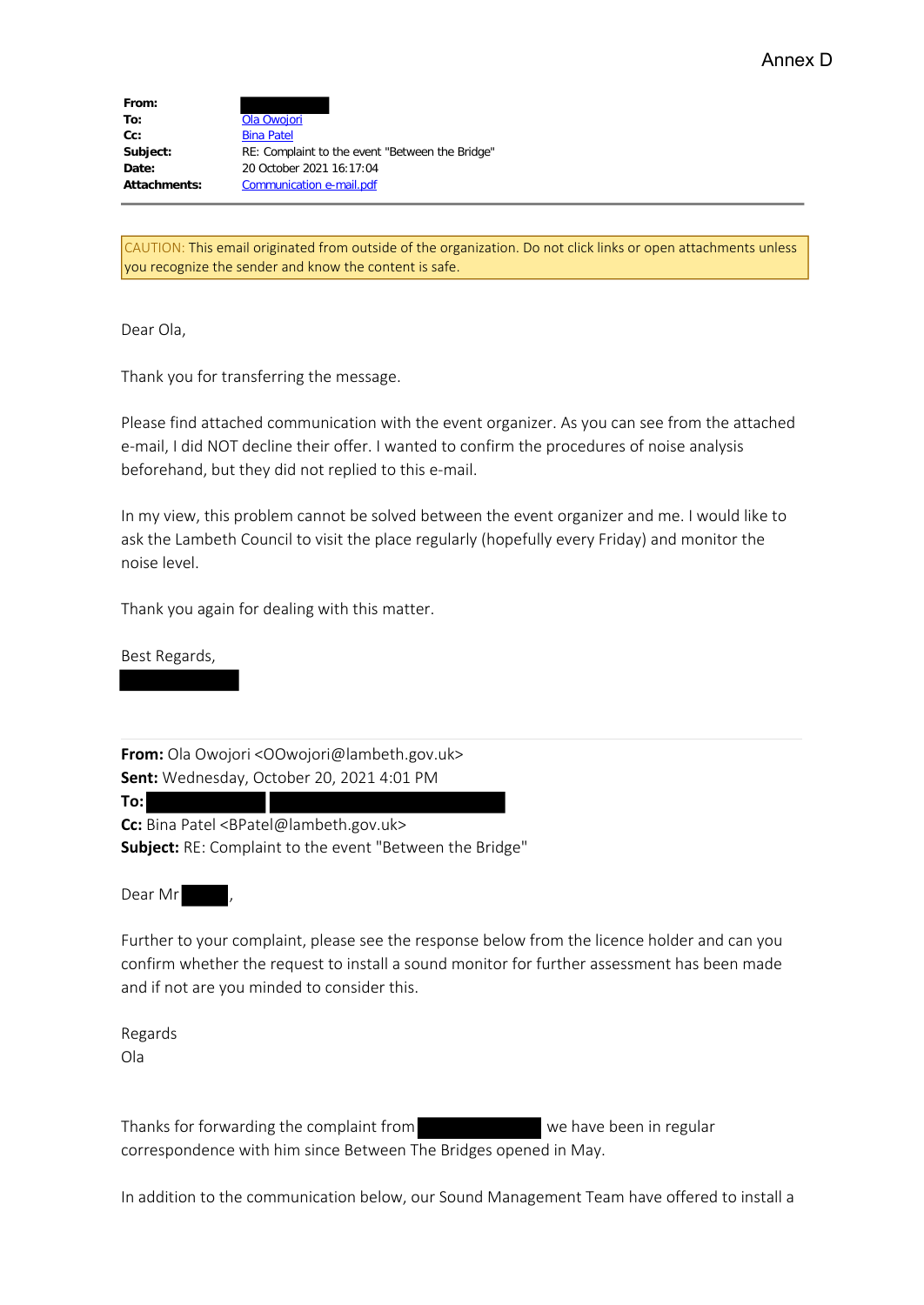temporary sound monitor in his premises inorder to capture specific sound data from his property. This would enable us to understand in greater detail if there are certain environmental conditions, or times of day which are also impacting his experience of the sound levels. Unfortunately Mr has declined this offer.

Between the Bridges is currently in the turnaround build period, and therefore no PA is currently in use until the 25th October. However, once the site reopens in the new layout, which includes the PA positioned inside enclosed structures, we can offer again to install a temporary sound monitor in property.

I understand a member of the Licensing Team visited the Site on Friday with regards to the Sound levels and no breaches were found.

Please let me know if you require any further information.

Thanks

Lucy

**From:**

**Sent:** 18 October 2021 15:06 **To:** Ola Owojori < OOwojori@lambeth.gov.uk> Cc: Bina Patel <**BPatel@lambeth.gov.uk**> **Subject:** RE: Complaint to the event "Between the Bridge"

CAUTION: This email originated from outside of the organization. Do not click links or open attachments unless you recognize the sender and know the content is safe.

Dear Ola,

Thank you for focusing on this matter and visiting the place.

Yes, they are now temporally closed and will re-start from 28 Oct after renovation. (According to their home page: https://betweenthebridges.co.uk/)

I'm worry about their loud music at Halloween events as I have a very important examination around these dates.

If my application for reviewing the license is meaningless as the license will be expired when hearing is taken place, I would like to withdraw it. However, if I have other options to ask the event organizer to turn down the volume, I appreciate if you can let me know.

Thank you again for dealing with this matter. I really appreciate your continuous monitoring the premises.

Best Regards,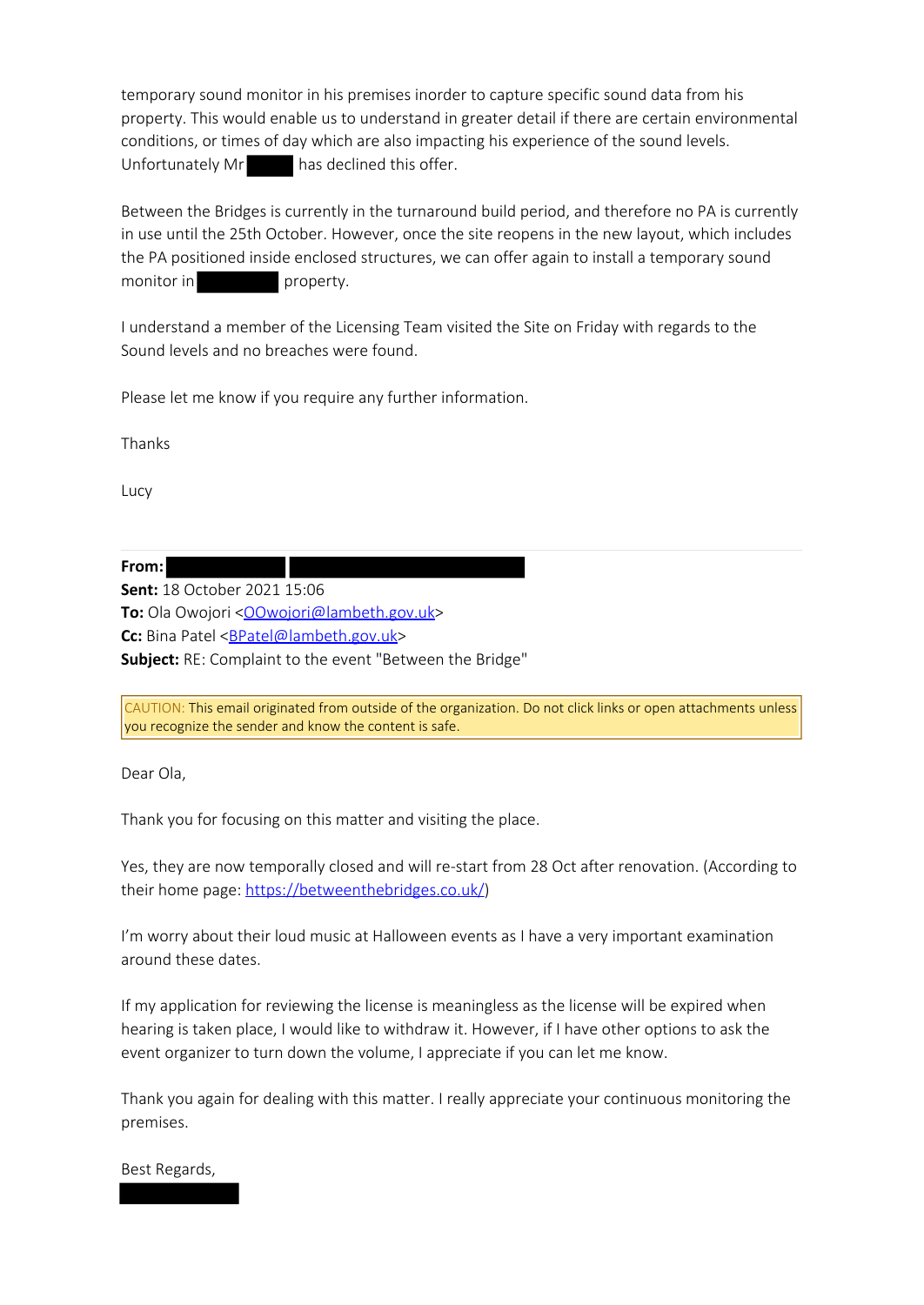**From:** Ola Owojori < OOwojori@lambeth.gov.uk> **Sent:** Monday, October 18, 2021 2:42 PM **To:**

**Cc:** Bina Patel <BPatel@lambeth.gov.uk>

**Subject:** RE: Complaint to the event "Between the Bridge"

Dear i,

The Licensing Authority was aware of your complaint recently and I have forwarded this to the licence holder for them to investigate. I and a colleague also visited the premises on Saturday evening, but it was closed. We can continue to follow up your complaint with the licence holder and await their response for the time being and monitor the premises when they are open.

Please let us know your preferred option.

Regards Ola

**From:**

**Sent:** 18 October 2021 14:20

To: Ola Owojori <**OOwojori@lambeth.gov.uk>** Cc: Bina Patel <**BPatel@lambeth.gov.uk**> **Subject:** RE: Complaint to the event "Between the Bridge"

CAUTION: This email originated from outside of the organization. Do not click links or open attachments unless you recognize the sender and know the content is safe.

Dear Ola,

I see, do I have any other options? If I have other options, I would like to consider them.

I just want them to turn down the music volume especially on Friday.

Best,

**From:** Ola Owojori < OOwojori@lambeth.gov.uk> **Sent:** Monday, October 18, 2021 2:09 PM

**To:**

**Cc:** Bina Patel <**BPatel@lambeth.gov.uk**> **Subject:** RE: Complaint to the event "Between the Bridge"

Dear ,

Further to my previous email, please note that the licence is valid until 23<sup>rd</sup> December 2021 and the review hearing may not take place before the licence expires. Do you wish to try other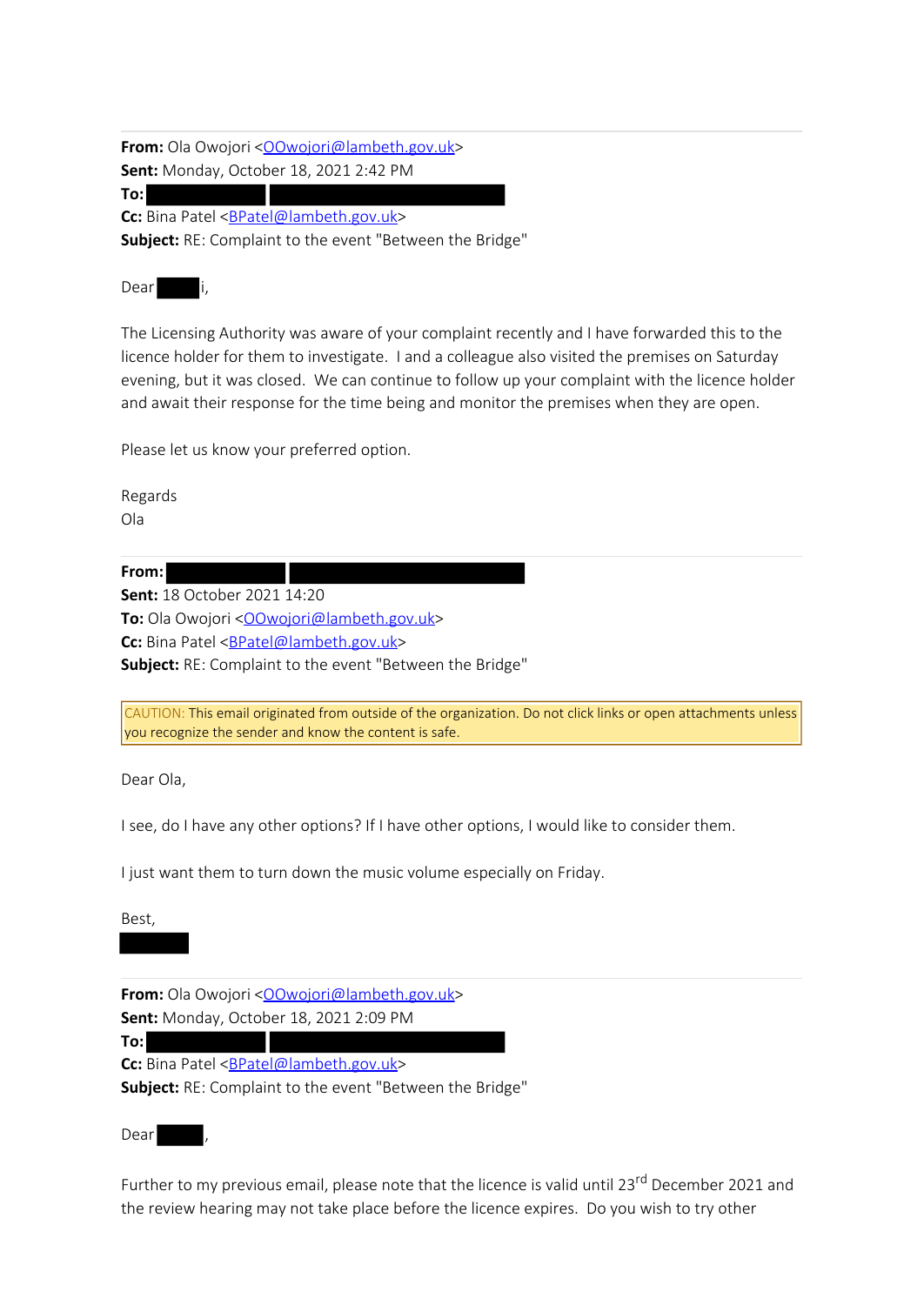options of engaging with the licence holder or still wish for the licence to be reviewed.

Regards Ola

From:

Sent: 18 October 2021 13:59

To:

Cc: Ola Owojori < OOwojori@lambeth.gov.uk>; Bina Patel < BPatel@lambeth.gov.uk> Subject: FW: Complaint to the event "Between the Bridge"

CAUTION: This email originated from outside of the organization. Do not click links or open attachments unless you recognize the sender and know the content is safe.

Dear License holder. Dear Responsible Authorities,

I am sending this e-mail in accordance with the guidance of applying the review a licence.

Please be informed that I made an application to request the review of music licence which was issued to "Between the Bridge", as attached.

The reason of this application is that even though I made complaints repeatedly since the event started, the music volume this month was too loud.

If you have something, please feel free to contact me.

Best Regards,

Disclaimers apply - full details at www.lambeth.gov.uk/email-disclaimer

Disclaimers apply - full details at www.lambeth.gov.uk/email-disclaimer

Disclaimers apply - full details at www.lambeth.gov.uk/email-disclaimer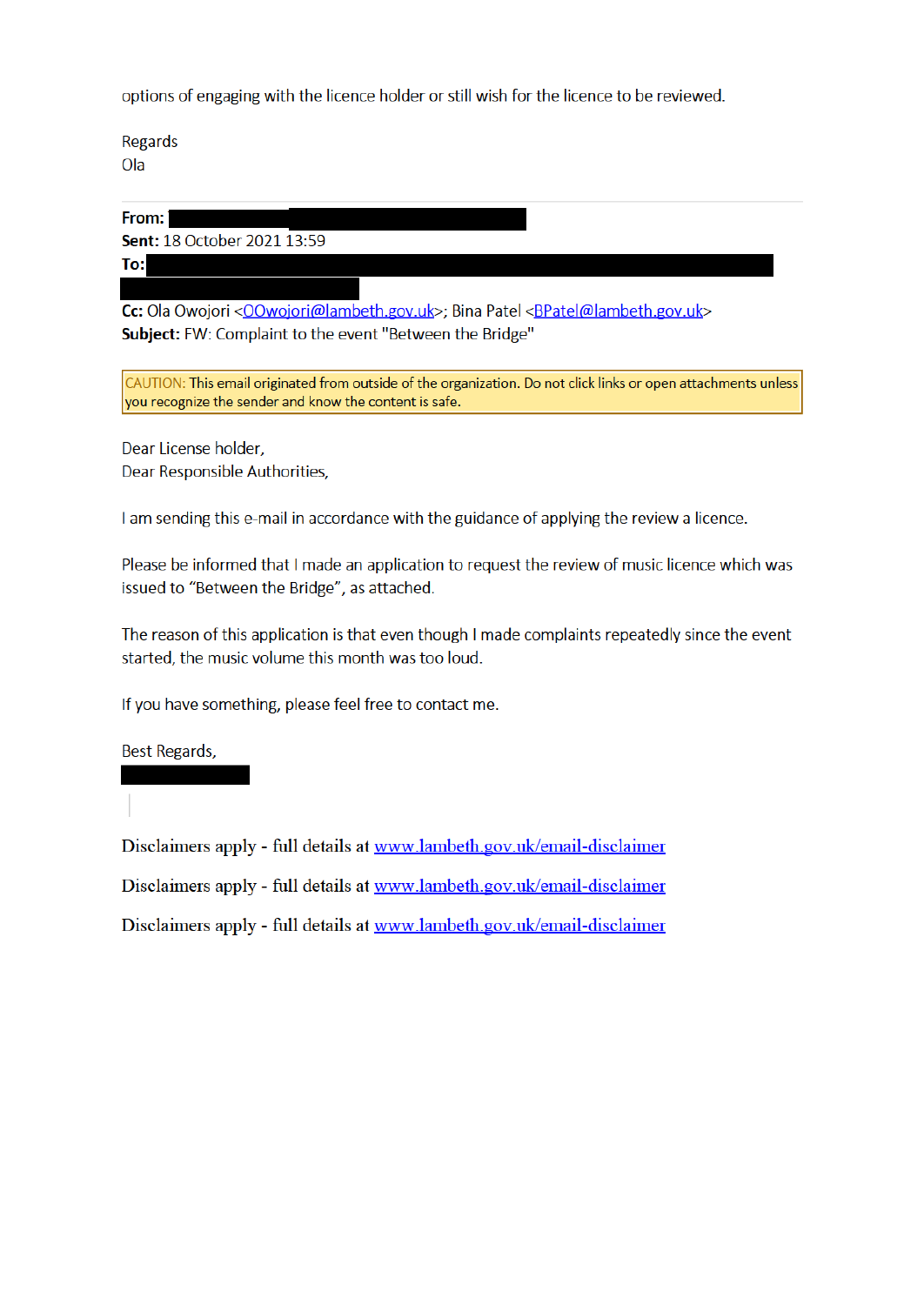From: Sent: To: Subject:

Saturday, June 26, 2021 1:31 PM **Between The Bridges Community** RE: BTB - Noise Monitor Installation Casson Square

Dear Between The Bridges Team,

From your previous E-mail, I understand it is an obligation of the Lambeth Council to assess the noise level as they approved your Noise Management Plan. Considering your argument, I have already made an official complaint to the Council and am going to call the Council to request their noise investigators to come to the place to assess the noise level, even at night, whenever I feel your music is too laud.

Before considering your proposal, please let me confirm followings.

- 1. Who analyse the data? (The institution in charge of the analysis is to be a neutral third party)
- 2. The criteria of judging the noise level (Does the institution analyse the data based on some standard?)
- 3. Whether the result of analysis is disclosed to me?

If these are not clear, this device will be meaningless to me.

I'm still not sure why you cannot show me the approved plan and measuring result by your team.

Please keep in mind that I'm just asking you to turn down the volume.

**Best Regards,** 

From: Between The Bridges Community Sent: Friday, June 25, 2021 9:13 PM

To: I

Subject: BTB - Noise Monitor Installation Casson Square

Dear<sup>1</sup>

I hope you are well.

Following on from your feedback to Between The Bridges we would like to propose installing a temporary Noise Monitor in your property to collect Noise data specifically from your address.

The equipment comprises a briefcase sized box with a microphone & button push wired to the case. Inside the case a sound level meter logs continuously, but without recording audio for privacy reasons.

If you consider the noise under investigation excessive, you can press the button attached to the case & it records high definition, uncompressed audio for 30 seconds.